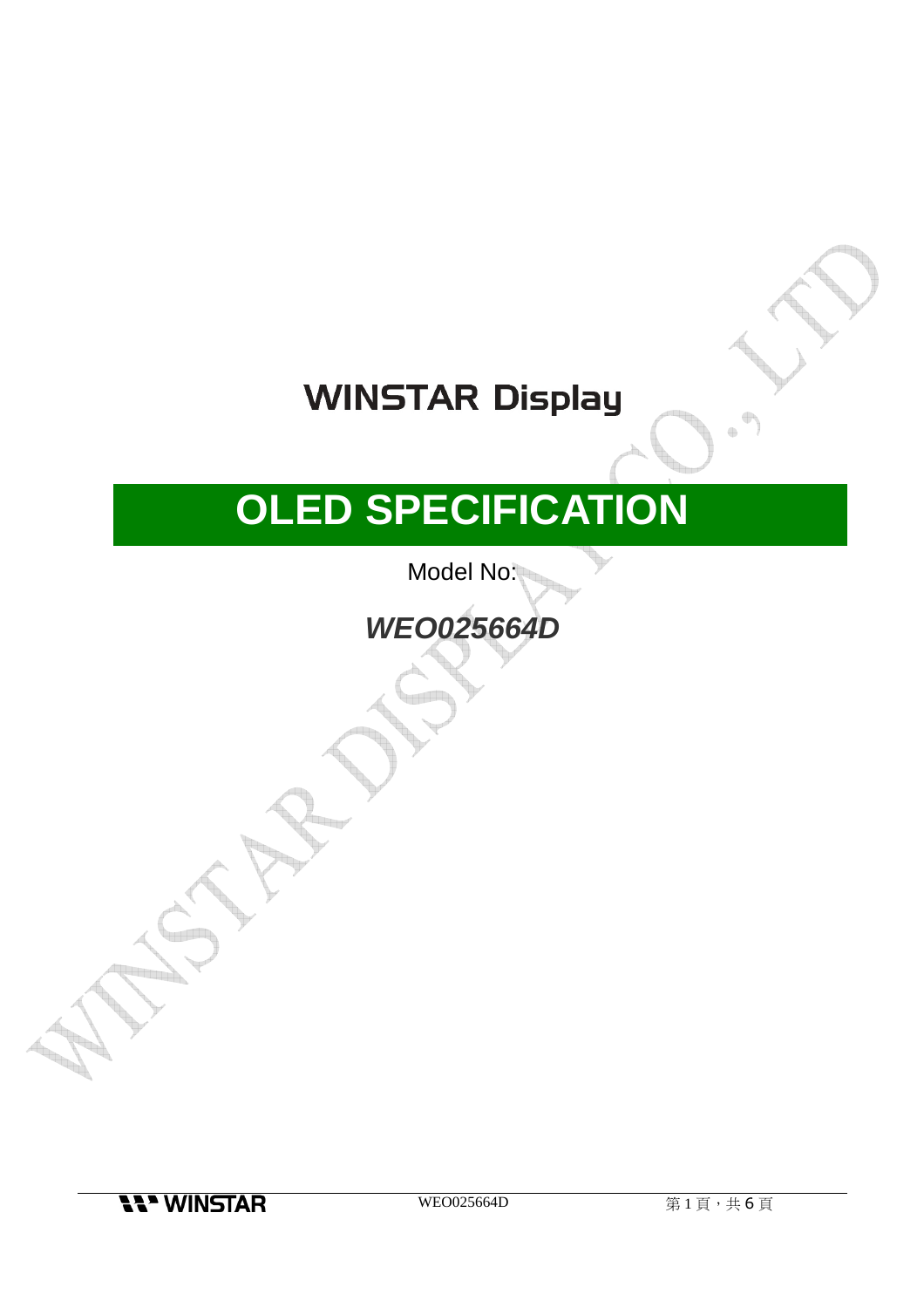## General Specification

| <b>Item</b>          | <b>Dimension</b>      | Unit |  |  |  |
|----------------------|-----------------------|------|--|--|--|
| <b>Dot Matrix</b>    | 256 x 64 Dots         |      |  |  |  |
| Module dimension     | 99.2 x 33.5 x 2.01    | mm   |  |  |  |
| <b>Active Area</b>   | 87.52 x 21.28         | mm   |  |  |  |
| <b>Pixel Size</b>    | $0.312 \times 0.303$  | mm   |  |  |  |
| <b>Pixel Pitch</b>   | $0.342 \times 0.333$  | mm   |  |  |  |
| <b>Display Mode</b>  | <b>Passive Matrix</b> |      |  |  |  |
| <b>Display Color</b> | Monochrome            |      |  |  |  |
| <b>Drive Duty</b>    | <b>1/64 Duty</b>      |      |  |  |  |
| <b>Gray Scale</b>    | 4 bits                |      |  |  |  |
| IС                   | <b>SSD1322</b>        |      |  |  |  |
| Interface            | 6800,8080,SPI         |      |  |  |  |
| Size                 | 3.55 inch             |      |  |  |  |

**11" WINSTAR** 

988888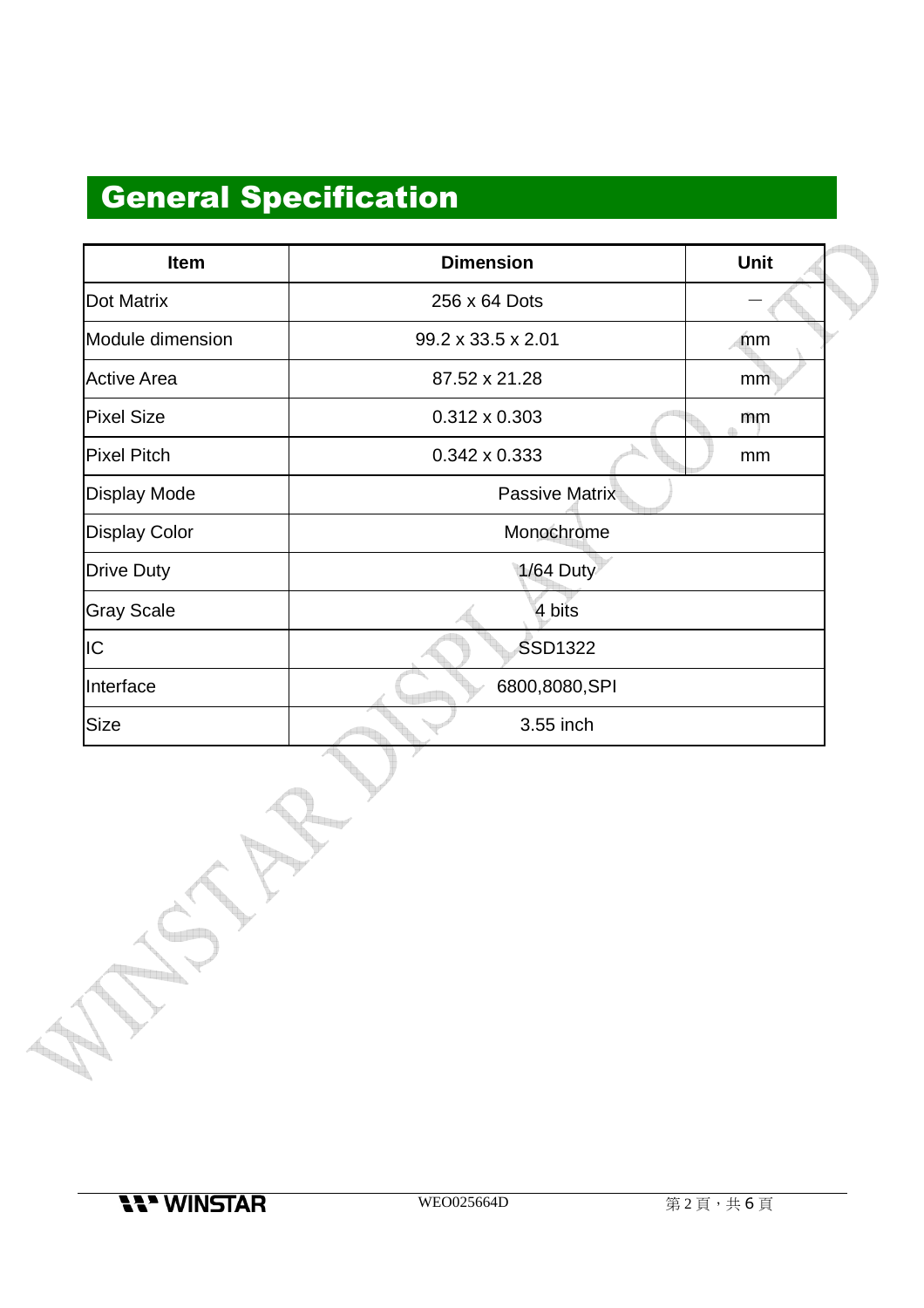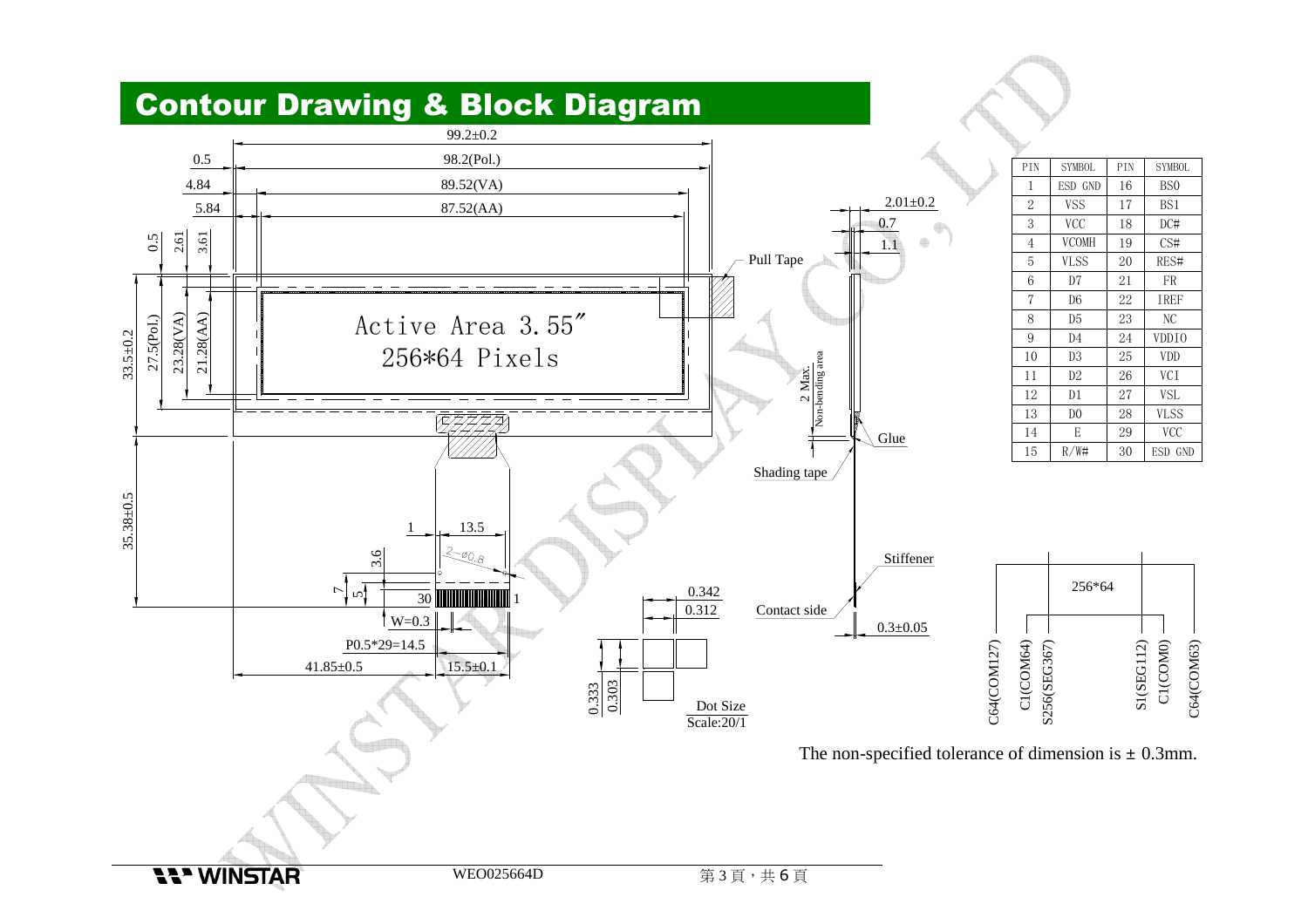### Interface Pin Function

|  | Pin<br><b>Number</b> | <b>Symbol</b>      | I/O          | <b>Function</b>                                                                                                                                                                                                                                                                                                                                                                                                                                                                                                                                                                                                                                                                                                                                                                                                                                                                                                                                                                                                                                                                                                                                                                                                                                                                                                                                                                                                                                                                                                                                                        |         |  |  |
|--|----------------------|--------------------|--------------|------------------------------------------------------------------------------------------------------------------------------------------------------------------------------------------------------------------------------------------------------------------------------------------------------------------------------------------------------------------------------------------------------------------------------------------------------------------------------------------------------------------------------------------------------------------------------------------------------------------------------------------------------------------------------------------------------------------------------------------------------------------------------------------------------------------------------------------------------------------------------------------------------------------------------------------------------------------------------------------------------------------------------------------------------------------------------------------------------------------------------------------------------------------------------------------------------------------------------------------------------------------------------------------------------------------------------------------------------------------------------------------------------------------------------------------------------------------------------------------------------------------------------------------------------------------------|---------|--|--|
|  | 1                    | ESD_GND            | $\, {\bf P}$ | Ground                                                                                                                                                                                                                                                                                                                                                                                                                                                                                                                                                                                                                                                                                                                                                                                                                                                                                                                                                                                                                                                                                                                                                                                                                                                                                                                                                                                                                                                                                                                                                                 |         |  |  |
|  | $\overline{2}$       | <b>VSS</b>         | $\mathbf{P}$ | Ground.                                                                                                                                                                                                                                                                                                                                                                                                                                                                                                                                                                                                                                                                                                                                                                                                                                                                                                                                                                                                                                                                                                                                                                                                                                                                                                                                                                                                                                                                                                                                                                |         |  |  |
|  | 3                    | <b>VCC</b>         | $\mathbf{P}$ | Power supply for panel driving voltage.<br>This is also the most positive power voltage supply pin.<br>COM signal deselected voltage level.<br>A capacitor should be connected between this pin and VSS.<br>Analog system ground pin.<br><b>Host Data Input/Output Bus</b><br>These pins are 8-bit bi-directional data bus to be connected to the<br>microprocessor's data bus.<br>When serial mode is selected, D1 will be the serial data input SDIN and<br>D0 will be the serial clock input SCLK.<br><b>Read/Write Enable or Read</b><br>This pin is MCU interface input.<br>When interfacing to a 68XX-series microprocessor, this pin will be used<br>as the Enable (E) signal. Read/write operation is initiated when this pin<br>is pulled high and the CS# is pulled low.<br>When connecting to an 80XX-microprocessor, this pin receives the Read<br>(RD#) signal. Data read operation is initiated when this pin is pulled low<br>and CS# is pulled low.<br>When serial mode is selected, this pin must be connected to VSS.<br><b>Read/Write Select or Write</b><br>This pin is MCU interface input. When interfacing to a 68XX-series<br>microprocessor, this pin will be used as Read/Write (R/W#) selection<br>input. Pull this pin to "High" for read mode and pull it to "Low" for write<br>mode.<br>When 80XX interface mode is selected, this pin will be the Write (WR#)<br>input. Data write operation is initiated when this pin is pulled low and the<br>CS# is pulled low.<br>When serial mode is selected, this pin must be connected to VSS. |         |  |  |
|  | $\overline{4}$       | <b>VCOMH</b>       | $\mathbf{P}$ |                                                                                                                                                                                                                                                                                                                                                                                                                                                                                                                                                                                                                                                                                                                                                                                                                                                                                                                                                                                                                                                                                                                                                                                                                                                                                                                                                                                                                                                                                                                                                                        |         |  |  |
|  | 5                    | <b>VLSS</b>        | $\mathbf{P}$ |                                                                                                                                                                                                                                                                                                                                                                                                                                                                                                                                                                                                                                                                                                                                                                                                                                                                                                                                                                                                                                                                                                                                                                                                                                                                                                                                                                                                                                                                                                                                                                        |         |  |  |
|  | $6 - 13$             | D7~D0              | $\rm LO$     |                                                                                                                                                                                                                                                                                                                                                                                                                                                                                                                                                                                                                                                                                                                                                                                                                                                                                                                                                                                                                                                                                                                                                                                                                                                                                                                                                                                                                                                                                                                                                                        |         |  |  |
|  | 14                   | E/RD#              | $\mathbf I$  |                                                                                                                                                                                                                                                                                                                                                                                                                                                                                                                                                                                                                                                                                                                                                                                                                                                                                                                                                                                                                                                                                                                                                                                                                                                                                                                                                                                                                                                                                                                                                                        |         |  |  |
|  | 15                   | R/W#               | Ι            |                                                                                                                                                                                                                                                                                                                                                                                                                                                                                                                                                                                                                                                                                                                                                                                                                                                                                                                                                                                                                                                                                                                                                                                                                                                                                                                                                                                                                                                                                                                                                                        |         |  |  |
|  | 16                   |                    |              | <b>Communicating Protocol Select</b>                                                                                                                                                                                                                                                                                                                                                                                                                                                                                                                                                                                                                                                                                                                                                                                                                                                                                                                                                                                                                                                                                                                                                                                                                                                                                                                                                                                                                                                                                                                                   |         |  |  |
|  |                      | BS <sub>0</sub>    |              | These pins are MCU interface selection input. See the following table:<br>BS[1:0]<br><b>Bus Interface Selection</b>                                                                                                                                                                                                                                                                                                                                                                                                                                                                                                                                                                                                                                                                                                                                                                                                                                                                                                                                                                                                                                                                                                                                                                                                                                                                                                                                                                                                                                                    |         |  |  |
|  |                      |                    |              | 4 line SPI<br>00                                                                                                                                                                                                                                                                                                                                                                                                                                                                                                                                                                                                                                                                                                                                                                                                                                                                                                                                                                                                                                                                                                                                                                                                                                                                                                                                                                                                                                                                                                                                                       |         |  |  |
|  |                      |                    | I            | 3 line SPI<br>01                                                                                                                                                                                                                                                                                                                                                                                                                                                                                                                                                                                                                                                                                                                                                                                                                                                                                                                                                                                                                                                                                                                                                                                                                                                                                                                                                                                                                                                                                                                                                       |         |  |  |
|  |                      |                    |              | 8-bit 8080 parallel<br>10                                                                                                                                                                                                                                                                                                                                                                                                                                                                                                                                                                                                                                                                                                                                                                                                                                                                                                                                                                                                                                                                                                                                                                                                                                                                                                                                                                                                                                                                                                                                              |         |  |  |
|  |                      |                    |              | 8-bit 6800 parallel<br>11                                                                                                                                                                                                                                                                                                                                                                                                                                                                                                                                                                                                                                                                                                                                                                                                                                                                                                                                                                                                                                                                                                                                                                                                                                                                                                                                                                                                                                                                                                                                              |         |  |  |
|  | 17                   | <b>BS1</b>         |              | <b>Note</b><br>(1) 0 is connected to VSS<br>(2) 1 is connected to VDDIO                                                                                                                                                                                                                                                                                                                                                                                                                                                                                                                                                                                                                                                                                                                                                                                                                                                                                                                                                                                                                                                                                                                                                                                                                                                                                                                                                                                                                                                                                                |         |  |  |
|  | 18                   | D/C#               | $\bf{I}$     | <b>Data/Command Control</b><br>This pin is Data/Command control pin connecting to the MCU.<br>When the pin is pulled HIGH, the content at D[7:0] will be interpreted as<br>data.<br>When the pin is pulled LOW, the content at D[7:0] will be interpreted as                                                                                                                                                                                                                                                                                                                                                                                                                                                                                                                                                                                                                                                                                                                                                                                                                                                                                                                                                                                                                                                                                                                                                                                                                                                                                                           |         |  |  |
|  |                      | <b>11" WINSTAR</b> |              | WEO025664D                                                                                                                                                                                                                                                                                                                                                                                                                                                                                                                                                                                                                                                                                                                                                                                                                                                                                                                                                                                                                                                                                                                                                                                                                                                                                                                                                                                                                                                                                                                                                             | 第4頁,共6頁 |  |  |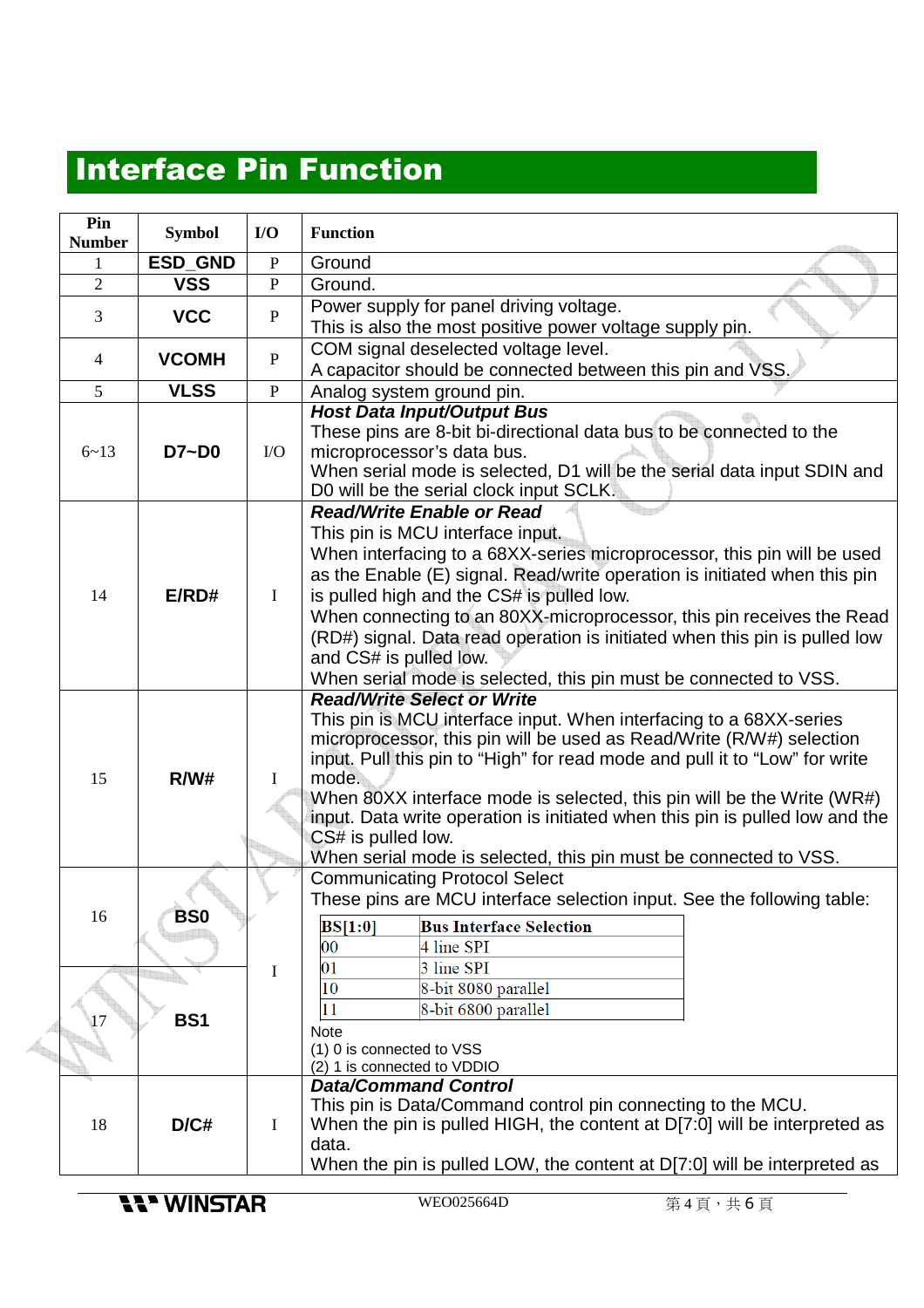|    |                |                          | command.                                                                 |  |  |  |
|----|----------------|--------------------------|--------------------------------------------------------------------------|--|--|--|
|    | CS#            | $\bf{I}$                 | <b>Data/Command Control</b>                                              |  |  |  |
| 19 |                |                          | This pin is the chip select input connecting to the MCU. The chip is     |  |  |  |
|    |                |                          | enabled for MCU communication only when CS# is pulled LOW.               |  |  |  |
|    |                |                          | This pin is reset signal input.                                          |  |  |  |
| 20 | RES#           | $\bf{I}$                 | When the pin is pulled LOW, initialization of the chip is executed.      |  |  |  |
|    |                |                          | Keep this pin pull HIGH during normal operation.                         |  |  |  |
| 21 |                | $\overline{O}$           | This pin is No Connection pins. Nothing should be connected to this pin. |  |  |  |
|    | <b>FR</b>      |                          | This pin should be left open individually.                               |  |  |  |
|    | <b>IREF</b>    | $\mathbf I$              | <b>Current Reference for Brightness Adjustment</b>                       |  |  |  |
| 22 |                |                          | This pin is segment current reference pin. A resistor should be          |  |  |  |
|    |                |                          | connected between this pin and VSS. Set the current lower than 10uA.     |  |  |  |
|    |                |                          | <b>Reserved Pin</b>                                                      |  |  |  |
| 23 | N.C.           | $\overline{\phantom{a}}$ | The N.C. pin between function pins are reserved for compatible and       |  |  |  |
|    |                |                          | flexible design.                                                         |  |  |  |
| 24 | <b>VDDIO</b>   | $\mathbf{P}$             | <b>Power Supply for I/O Pin</b>                                          |  |  |  |
|    |                |                          | It should be matched with the MCU interface voltage level.               |  |  |  |
|    |                |                          | <b>Power Supply for Core Logic Circuit</b>                               |  |  |  |
| 25 | <b>VDD</b>     | $\mathbf{P}$             | Power supply pin for core logic operation. A capacitor is required to    |  |  |  |
|    |                |                          | connect between this pin and VSS                                         |  |  |  |
|    | <b>VCI</b>     | $\mathbf{P}$             | <b>Power Supply for Operation</b>                                        |  |  |  |
| 26 |                |                          | VCI must always be equal to or higher than VDD and VDDIO.                |  |  |  |
|    | <b>VSL</b>     | $\mathbf{P}$             | <b>Voltage Output Low Level for SEG Signal</b>                           |  |  |  |
|    |                |                          | This is segment voltage reference pin.                                   |  |  |  |
| 27 |                |                          | When external VSL is not used, this pin should be left open.             |  |  |  |
|    |                |                          | When external VSL is used, this pin should connect with resistor and     |  |  |  |
|    |                |                          | diode to ground.                                                         |  |  |  |
|    | <b>VLSS</b>    | $\mathbf{P}$             | <b>Ground of Analog Circuit</b>                                          |  |  |  |
| 28 |                |                          | These are the analog ground pins. They should be connected to VSS        |  |  |  |
|    |                |                          | externally.                                                              |  |  |  |
|    |                |                          | <b>Power Supply for OLED Panel</b>                                       |  |  |  |
| 29 | <b>VCC</b>     | P                        | These are the most positive voltage supply pin of the chip. They must be |  |  |  |
|    |                |                          | connected to external source.                                            |  |  |  |
| 30 | <b>ESD GND</b> | $\mathbf{P}$             | Ground                                                                   |  |  |  |
|    |                |                          |                                                                          |  |  |  |
|    |                |                          |                                                                          |  |  |  |
|    |                |                          |                                                                          |  |  |  |
|    |                |                          |                                                                          |  |  |  |
|    |                |                          |                                                                          |  |  |  |
|    |                |                          |                                                                          |  |  |  |
|    |                |                          |                                                                          |  |  |  |
|    |                |                          |                                                                          |  |  |  |
|    |                |                          |                                                                          |  |  |  |
|    |                |                          |                                                                          |  |  |  |